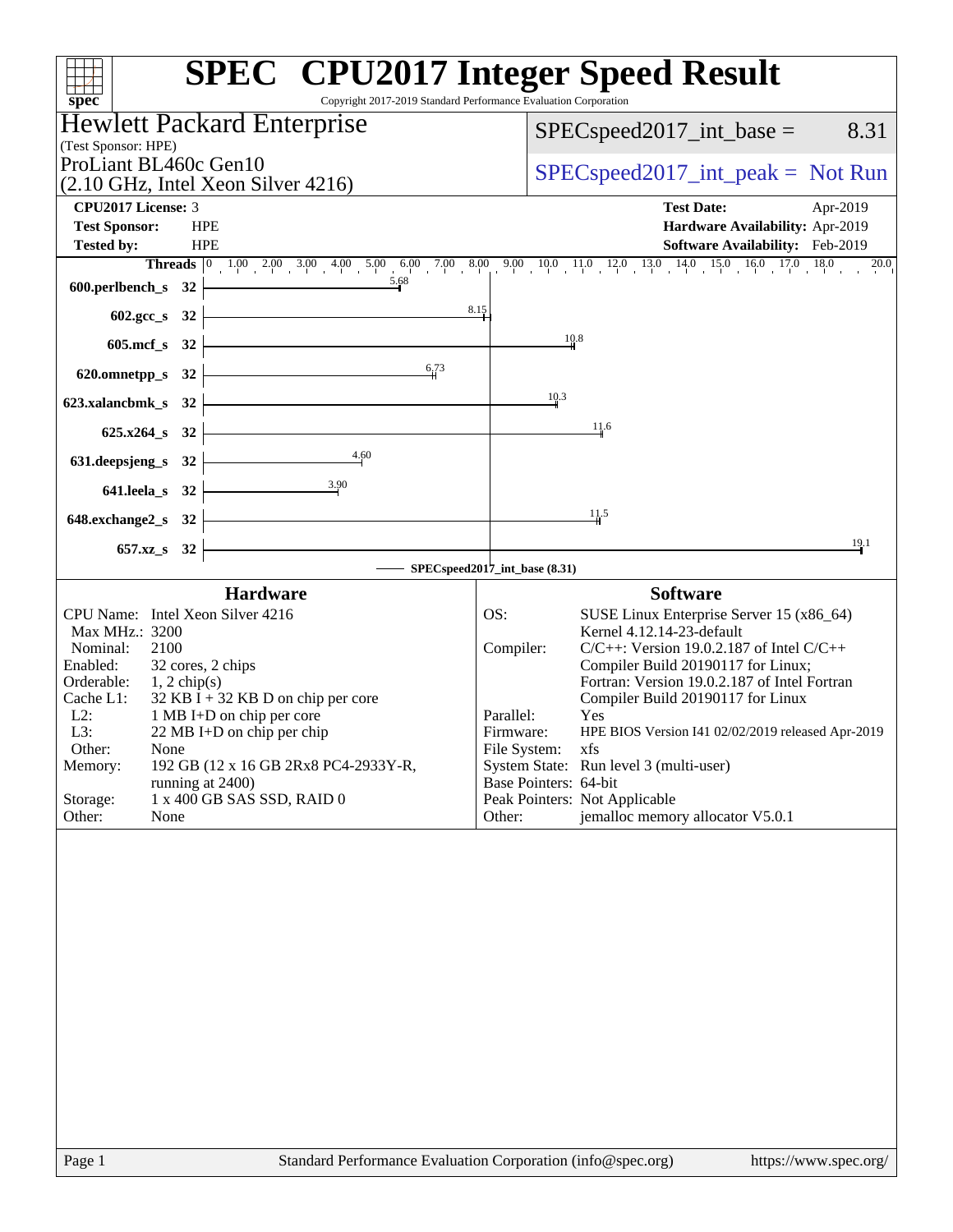

Copyright 2017-2019 Standard Performance Evaluation Corporation

## Hewlett Packard Enterprise

 $SPEC speed2017\_int\_base =$  8.31

(Test Sponsor: HPE)

(2.10 GHz, Intel Xeon Silver 4216)

ProLiant BL460c Gen10  $SPEC speed2017\_int\_peak = Not Run$ 

**[Tested by:](http://www.spec.org/auto/cpu2017/Docs/result-fields.html#Testedby)** HPE **[Software Availability:](http://www.spec.org/auto/cpu2017/Docs/result-fields.html#SoftwareAvailability)** Feb-2019

**[CPU2017 License:](http://www.spec.org/auto/cpu2017/Docs/result-fields.html#CPU2017License)** 3 **[Test Date:](http://www.spec.org/auto/cpu2017/Docs/result-fields.html#TestDate)** Apr-2019 **[Test Sponsor:](http://www.spec.org/auto/cpu2017/Docs/result-fields.html#TestSponsor)** HPE **[Hardware Availability:](http://www.spec.org/auto/cpu2017/Docs/result-fields.html#HardwareAvailability)** Apr-2019

#### **[Results Table](http://www.spec.org/auto/cpu2017/Docs/result-fields.html#ResultsTable)**

|                             | <b>Base</b>    |                |       |                | <b>Peak</b> |                |       |                |                |              |                |              |                |              |
|-----------------------------|----------------|----------------|-------|----------------|-------------|----------------|-------|----------------|----------------|--------------|----------------|--------------|----------------|--------------|
| <b>Benchmark</b>            | <b>Threads</b> | <b>Seconds</b> | Ratio | <b>Seconds</b> | Ratio       | <b>Seconds</b> | Ratio | <b>Threads</b> | <b>Seconds</b> | <b>Ratio</b> | <b>Seconds</b> | <b>Ratio</b> | <b>Seconds</b> | <b>Ratio</b> |
| $600.$ perlbench_s          | 32             | 313            | 5.66  | 311            | 5.71        | 312            | 5.68  |                |                |              |                |              |                |              |
| $602.\text{gcc}\_\text{s}$  | 32             | 488            | 8.15  | 478            | 8.34        | 490            | 8.12  |                |                |              |                |              |                |              |
| $605$ .mcf s                | 32             | 443            | 10.7  | 439            | 10.8        | 439            | 10.8  |                |                |              |                |              |                |              |
| 620.omnetpp_s               | 32             | 242            | 6.73  | 242            | 6.74        | 245            | 6.65  |                |                |              |                |              |                |              |
| 623.xalancbmk s             | 32             | 139            | 10.2  | 138            | 10.3        | 138            | 10.3  |                |                |              |                |              |                |              |
| 625.x264 s                  | 32             | 153            | 11.5  | <u>153</u>     | <b>11.6</b> | 152            | 11.6  |                |                |              |                |              |                |              |
| $631.$ deepsjeng $s$        | 32             | 312            | 4.59  | 312            | 4.60        | 312            | 4.60  |                |                |              |                |              |                |              |
| 641.leela s                 | 32             | 438            | 3.90  | 437            | 3.90        | 438            | 3.90  |                |                |              |                |              |                |              |
| 648.exchange2_s             | 32             | 255            | 11.5  | 256            | 11.5        | 258            | 11.4  |                |                |              |                |              |                |              |
| $657.xz$ s                  | 32             | 324            | 19.1  | 324            | 19.1        | 324            | 19.1  |                |                |              |                |              |                |              |
| $SPEC speed2017$ int base = |                |                | 8.31  |                |             |                |       |                |                |              |                |              |                |              |

**[SPECspeed2017\\_int\\_peak =](http://www.spec.org/auto/cpu2017/Docs/result-fields.html#SPECspeed2017intpeak) Not Run**

Results appear in the [order in which they were run.](http://www.spec.org/auto/cpu2017/Docs/result-fields.html#RunOrder) Bold underlined text [indicates a median measurement.](http://www.spec.org/auto/cpu2017/Docs/result-fields.html#Median)

#### **[Operating System Notes](http://www.spec.org/auto/cpu2017/Docs/result-fields.html#OperatingSystemNotes)**

 Stack size set to unlimited using "ulimit -s unlimited" Transparent Huge Pages enabled by default Prior to runcpu invocation Filesystem page cache synced and cleared with: sync; echo 3> /proc/sys/vm/drop\_caches

### **[General Notes](http://www.spec.org/auto/cpu2017/Docs/result-fields.html#GeneralNotes)**

Environment variables set by runcpu before the start of the run: KMP\_AFFINITY = "granularity=fine,compact" LD\_LIBRARY\_PATH = "/home/cpu2017\_u2/lib/ia32:/home/cpu2017\_u2/lib/intel64: /home/cpu2017\_u2/je5.0.1-32:/home/cpu2017\_u2/je5.0.1-64" OMP\_STACKSIZE = "192M" Binaries compiled on a system with 1x Intel Core i9-7900X CPU + 32GB RAM memory using Redhat Enterprise Linux 7.5 NA: The test sponsor attests, as of date of publication, that CVE-2017-5754 (Meltdown) is mitigated in the system as tested and documented. Yes: The test sponsor attests, as of date of publication, that CVE-2017-5753 (Spectre variant 1) is mitigated in the system as tested and documented. Yes: The test sponsor attests, as of date of publication, that CVE-2017-5715 (Spectre variant 2) is mitigated in the system as tested and documented. jemalloc, a general purpose malloc implementation built with the RedHat Enterprise 7.5, and the system compiler gcc 4.8.5 sources available from jemalloc.net or<https://github.com/jemalloc/jemalloc/releases>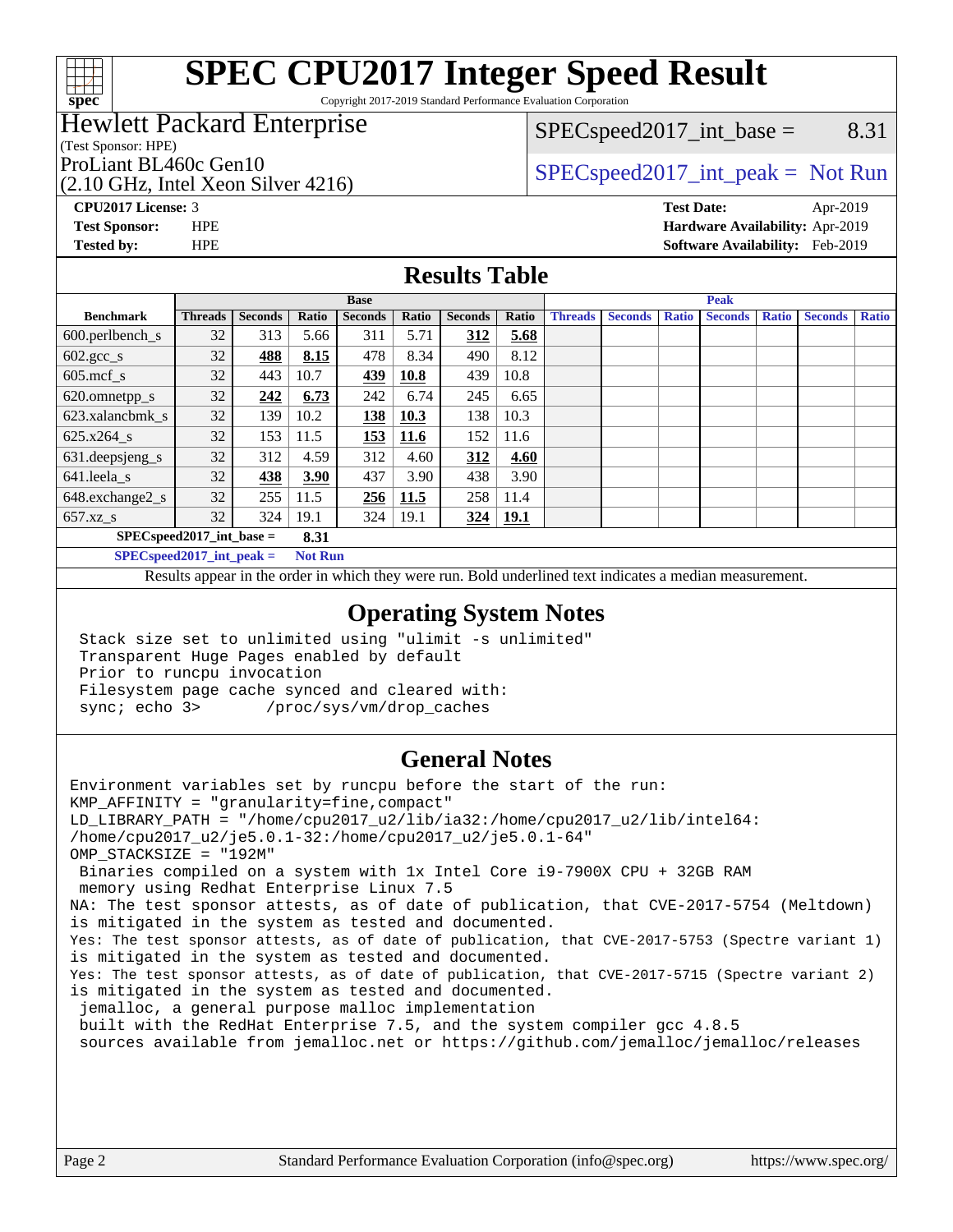Copyright 2017-2019 Standard Performance Evaluation Corporation

### Hewlett Packard Enterprise

 $SPEC speed2017\_int\_base =$  8.31

## (Test Sponsor: HPE)

(2.10 GHz, Intel Xeon Silver 4216)

ProLiant BL460c Gen10  $SPEC speed2017\_int\_peak = Not Run$ 

**[spec](http://www.spec.org/)**

 $+\!\!+\!\!$ 

**[CPU2017 License:](http://www.spec.org/auto/cpu2017/Docs/result-fields.html#CPU2017License)** 3 **[Test Date:](http://www.spec.org/auto/cpu2017/Docs/result-fields.html#TestDate)** Apr-2019 **[Test Sponsor:](http://www.spec.org/auto/cpu2017/Docs/result-fields.html#TestSponsor)** HPE **[Hardware Availability:](http://www.spec.org/auto/cpu2017/Docs/result-fields.html#HardwareAvailability)** Apr-2019 **[Tested by:](http://www.spec.org/auto/cpu2017/Docs/result-fields.html#Testedby)** HPE **[Software Availability:](http://www.spec.org/auto/cpu2017/Docs/result-fields.html#SoftwareAvailability)** Feb-2019

#### **[Platform Notes](http://www.spec.org/auto/cpu2017/Docs/result-fields.html#PlatformNotes)**

Page 3 Standard Performance Evaluation Corporation [\(info@spec.org\)](mailto:info@spec.org) <https://www.spec.org/> BIOS Configuration: Hyper-Threading set to Disabled Thermal Configuration set to Maximum Cooling Memory Patrol Scrubbing set to Disabled LLC Prefetch set to Enabled LLC Dead Line Allocation set to Disabled Workload Profile set to General Peak Frequency Compute Minimum Processor Idle Power Core C-State set to C1E State Energy/Performance Bias set to Balanced Power Workload Profile set to Custom Numa Group Size Optimization set to Flat Sysinfo program /home/cpu2017\_u2/bin/sysinfo Rev: r5974 of 2018-05-19 9bcde8f2999c33d61f64985e45859ea9 running on bl460-sles15-6244 Tue Apr 30 04:01:53 2019 SUT (System Under Test) info as seen by some common utilities. For more information on this section, see <https://www.spec.org/cpu2017/Docs/config.html#sysinfo> From /proc/cpuinfo model name : Intel(R) Xeon(R) Silver 4216 CPU @ 2.10GHz 2 "physical id"s (chips) 32 "processors" cores, siblings (Caution: counting these is hw and system dependent. The following excerpts from /proc/cpuinfo might not be reliable. Use with caution.) cpu cores : 16 siblings : 16 physical 0: cores 0 1 2 3 4 5 6 7 8 9 10 11 12 13 14 15 physical 1: cores 0 1 2 3 4 5 6 7 8 9 10 11 12 13 14 15 From lscpu: Architecture: x86\_64 CPU op-mode(s): 32-bit, 64-bit Byte Order: Little Endian  $CPU(s):$  32 On-line CPU(s) list: 0-31 Thread(s) per core: 1 Core(s) per socket: 16 Socket(s): 2 NUMA node(s): 2 Vendor ID: GenuineIntel CPU family: 6 Model: 85 Model name: Intel(R) Xeon(R) Silver 4216 CPU @ 2.10GHz Stepping: 6 CPU MHz: 2100.000 BogoMIPS: 4200.00 **(Continued on next page)**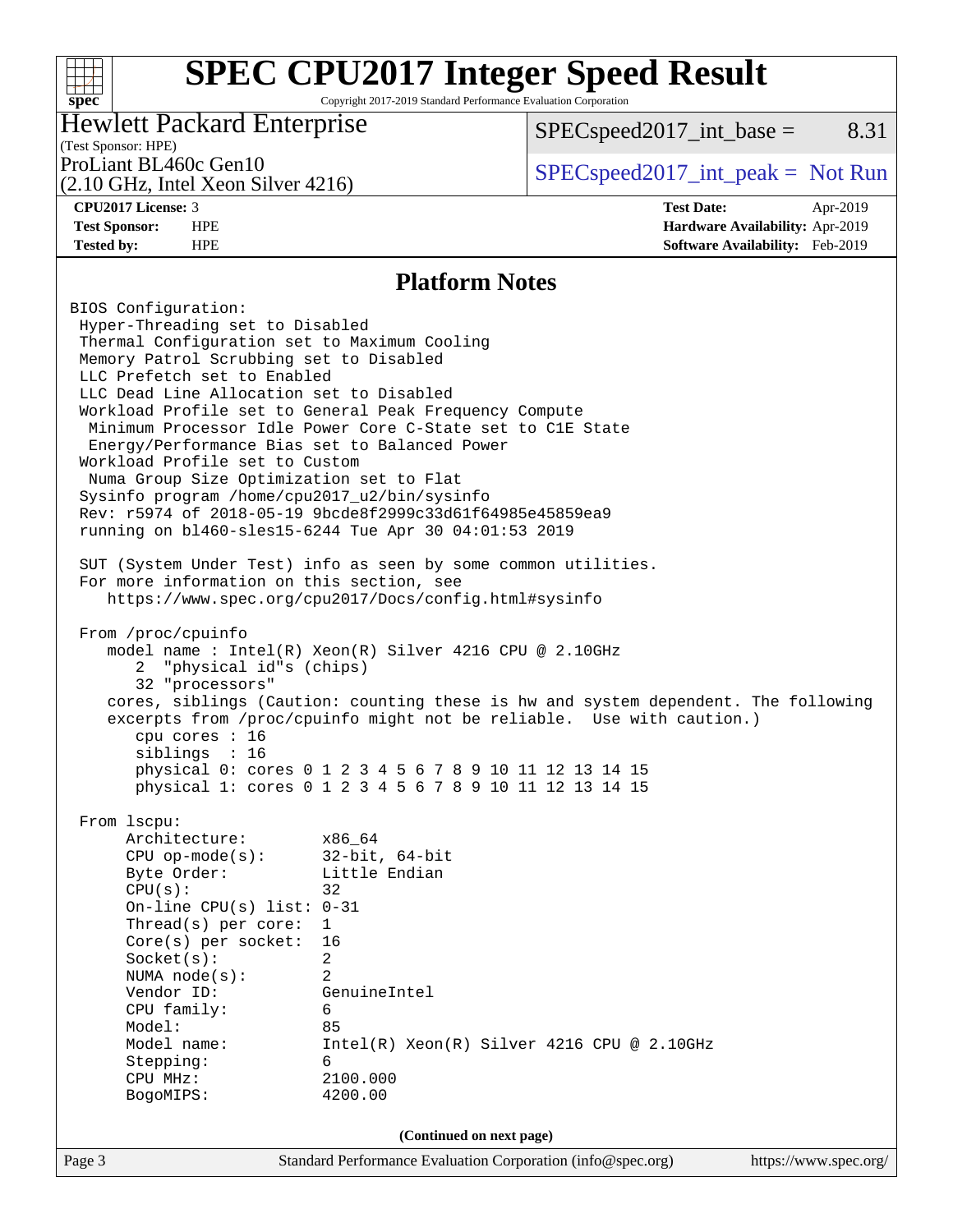Copyright 2017-2019 Standard Performance Evaluation Corporation

## Hewlett Packard Enterprise

 $SPEC speed2017\_int\_base =$  8.31

(Test Sponsor: HPE) (2.10 GHz, Intel Xeon Silver 4216)

ProLiant BL460c Gen10  $SPEC speed2017\_int\_peak = Not Run$ 

**[spec](http://www.spec.org/)**

 $+\!\!+\!\!$ 

**[CPU2017 License:](http://www.spec.org/auto/cpu2017/Docs/result-fields.html#CPU2017License)** 3 **[Test Date:](http://www.spec.org/auto/cpu2017/Docs/result-fields.html#TestDate)** Apr-2019 **[Test Sponsor:](http://www.spec.org/auto/cpu2017/Docs/result-fields.html#TestSponsor)** HPE **[Hardware Availability:](http://www.spec.org/auto/cpu2017/Docs/result-fields.html#HardwareAvailability)** Apr-2019 **[Tested by:](http://www.spec.org/auto/cpu2017/Docs/result-fields.html#Testedby)** HPE **[Software Availability:](http://www.spec.org/auto/cpu2017/Docs/result-fields.html#SoftwareAvailability)** Feb-2019

#### **[Platform Notes \(Continued\)](http://www.spec.org/auto/cpu2017/Docs/result-fields.html#PlatformNotes)**

 Virtualization: VT-x L1d cache: 32K L1i cache: 32K L2 cache: 1024K L3 cache: 22528K NUMA node0 CPU(s): 0-15 NUMA node1 CPU(s): 16-31

Flags: fpu vme de pse tsc msr pae mce cx8 apic sep mtrr pge mca cmov pat pse36 clflush dts acpi mmx fxsr sse sse2 ss ht tm pbe syscall nx pdpe1gb rdtscp lm constant\_tsc art arch\_perfmon pebs bts rep\_good nopl xtopology nonstop\_tsc cpuid aperfmperf tsc\_known\_freq pni pclmulqdq dtes64 monitor ds\_cpl vmx smx est tm2 ssse3 sdbg fma cx16 xtpr pdcm pcid dca sse4\_1 sse4\_2 x2apic movbe popcnt tsc\_deadline\_timer aes xsave avx f16c rdrand lahf\_lm abm 3dnowprefetch cpuid\_fault epb cat\_l3 cdp\_l3 invpcid\_single intel\_ppin mba tpr\_shadow vnmi flexpriority ept vpid fsgsbase tsc\_adjust bmi1 hle avx2 smep bmi2 erms invpcid rtm cqm mpx rdt\_a avx512f avx512dq rdseed adx smap clflushopt clwb intel\_pt avx512cd avx512bw avx512vl xsaveopt xsavec xgetbv1 xsaves cqm\_llc cqm\_occup\_llc cqm\_mbm\_total cqm\_mbm\_local ibpb ibrs stibp dtherm ida arat pln pts pku ospke avx512\_vnni arch\_capabilities ssbd

```
 /proc/cpuinfo cache data
cache size : 22528 KB
```
 From numactl --hardware WARNING: a numactl 'node' might or might not correspond to a physical chip. available: 2 nodes (0-1) node 0 cpus: 0 1 2 3 4 5 6 7 8 9 10 11 12 13 14 15 node 0 size: 96322 MB node 0 free: 95779 MB node 1 cpus: 16 17 18 19 20 21 22 23 24 25 26 27 28 29 30 31 node 1 size: 96764 MB node 1 free: 96522 MB node distances: node 0 1 0: 10 21 1: 21 10 From /proc/meminfo MemTotal: 197720484 kB HugePages\_Total: 0 Hugepagesize: 2048 kB From /etc/\*release\* /etc/\*version\* os-release: NAME="SLES" VERSION="15" VERSION\_ID="15" PRETTY\_NAME="SUSE Linux Enterprise Server 15"

**(Continued on next page)**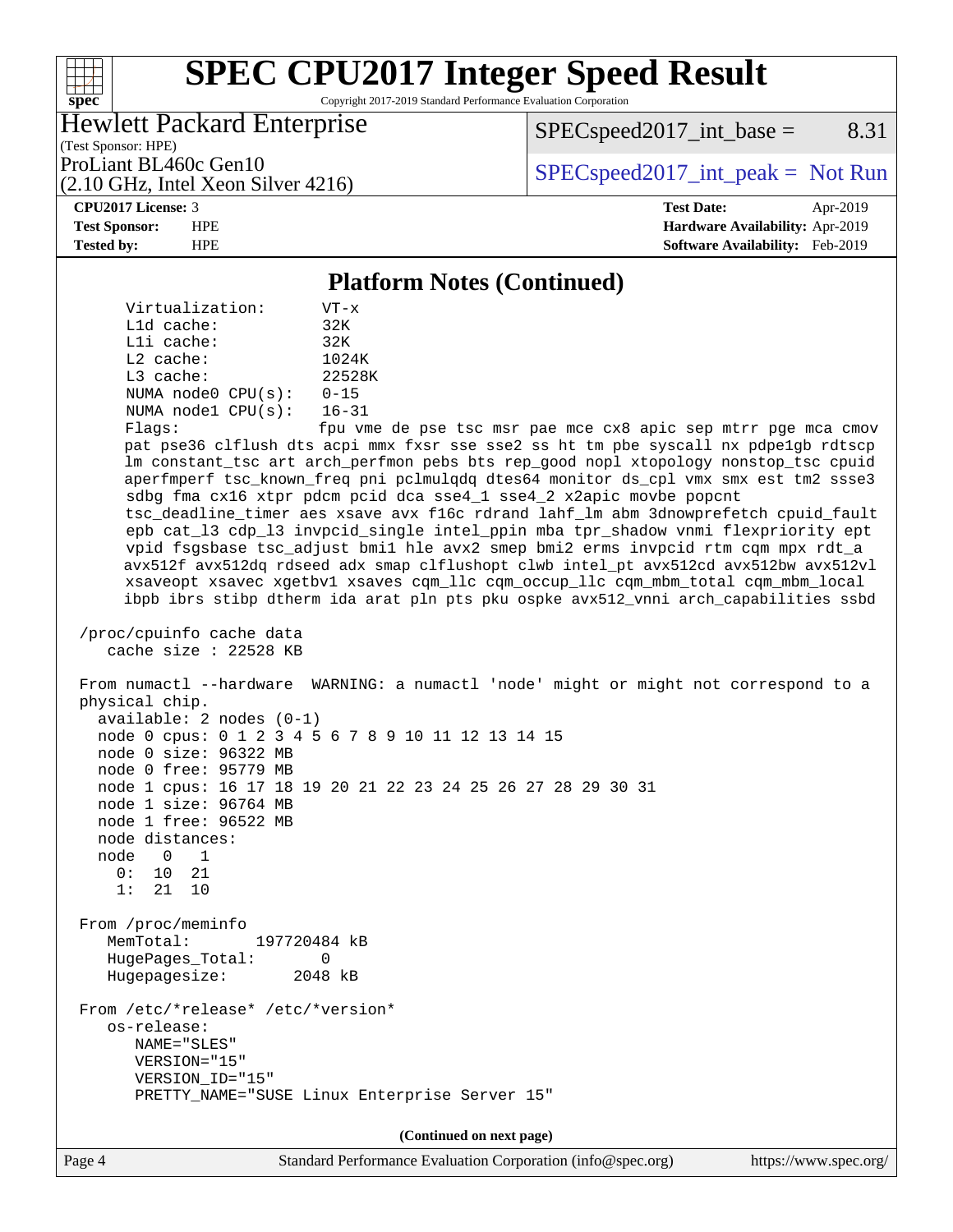#### $+\!\!+\!\!$ **[spec](http://www.spec.org/)**

# **[SPEC CPU2017 Integer Speed Result](http://www.spec.org/auto/cpu2017/Docs/result-fields.html#SPECCPU2017IntegerSpeedResult)**

Copyright 2017-2019 Standard Performance Evaluation Corporation

|  |  | <b>Hewlett Packard Enterprise</b> |
|--|--|-----------------------------------|
|  |  |                                   |

(2.10 GHz, Intel Xeon Silver 4216)

 $SPEC speed2017\_int\_base =$  8.31

(Test Sponsor: HPE)

ProLiant BL460c Gen10  $SPEC speed2017\_int\_peak = Not Run$ 

**[CPU2017 License:](http://www.spec.org/auto/cpu2017/Docs/result-fields.html#CPU2017License)** 3 **[Test Date:](http://www.spec.org/auto/cpu2017/Docs/result-fields.html#TestDate)** Apr-2019 **[Test Sponsor:](http://www.spec.org/auto/cpu2017/Docs/result-fields.html#TestSponsor)** HPE **[Hardware Availability:](http://www.spec.org/auto/cpu2017/Docs/result-fields.html#HardwareAvailability)** Apr-2019 **[Tested by:](http://www.spec.org/auto/cpu2017/Docs/result-fields.html#Testedby)** HPE **[Software Availability:](http://www.spec.org/auto/cpu2017/Docs/result-fields.html#SoftwareAvailability)** Feb-2019

### **[Platform Notes \(Continued\)](http://www.spec.org/auto/cpu2017/Docs/result-fields.html#PlatformNotes)**

 ID="sles" ID\_LIKE="suse" ANSI\_COLOR="0;32" CPE\_NAME="cpe:/o:suse:sles:15"

uname -a:

 Linux bl460-sles15-6244 4.12.14-23-default #1 SMP Tue May 29 21:04:44 UTC 2018 (cd0437b) x86\_64 x86\_64 x86\_64 GNU/Linux

Kernel self-reported vulnerability status:

 CVE-2017-5754 (Meltdown): Not affected CVE-2017-5753 (Spectre variant 1): Mitigation: \_\_user pointer sanitization CVE-2017-5715 (Spectre variant 2): Mitigation: Indirect Branch Restricted Speculation, IBPB, IBRS\_FW

run-level 3 Apr 30 04:01

 SPEC is set to: /home/cpu2017\_u2 Filesystem Type Size Used Avail Use% Mounted on /dev/sda3 xfs 144G 109G 36G 76% /home

 Additional information from dmidecode follows. WARNING: Use caution when you interpret this section. The 'dmidecode' program reads system data which is "intended to allow hardware to be accurately determined", but the intent may not be met, as there are frequent changes to hardware, firmware, and the "DMTF SMBIOS" standard. BIOS HPE I41 02/02/2019 Memory: 4x UNKNOWN NOT AVAILABLE

12x UNKNOWN NOT AVAILABLE 16 GB 2 rank 2933, configured at 2400

(End of data from sysinfo program)

#### **[Compiler Version Notes](http://www.spec.org/auto/cpu2017/Docs/result-fields.html#CompilerVersionNotes)**

| 600.perlbench $s(base)$ 602.qcc $s(base)$ 605.mcf $s(base)$ 625.x264 $s(base)$<br>CC<br>$657.xz$ s(base)                                                                         |  |  |  |  |  |
|----------------------------------------------------------------------------------------------------------------------------------------------------------------------------------|--|--|--|--|--|
| Intel(R) C Intel(R) 64 Compiler for applications running on Intel(R) 64,<br>Version 19.0.2.187 Build 20190117<br>Copyright (C) 1985-2019 Intel Corporation. All rights reserved. |  |  |  |  |  |
| CXXC 620.omnetpp $s(base)$ 623.xalancbmk $s(base)$ 631.deepsjeng $s(base)$                                                                                                       |  |  |  |  |  |
| (Continued on next page)                                                                                                                                                         |  |  |  |  |  |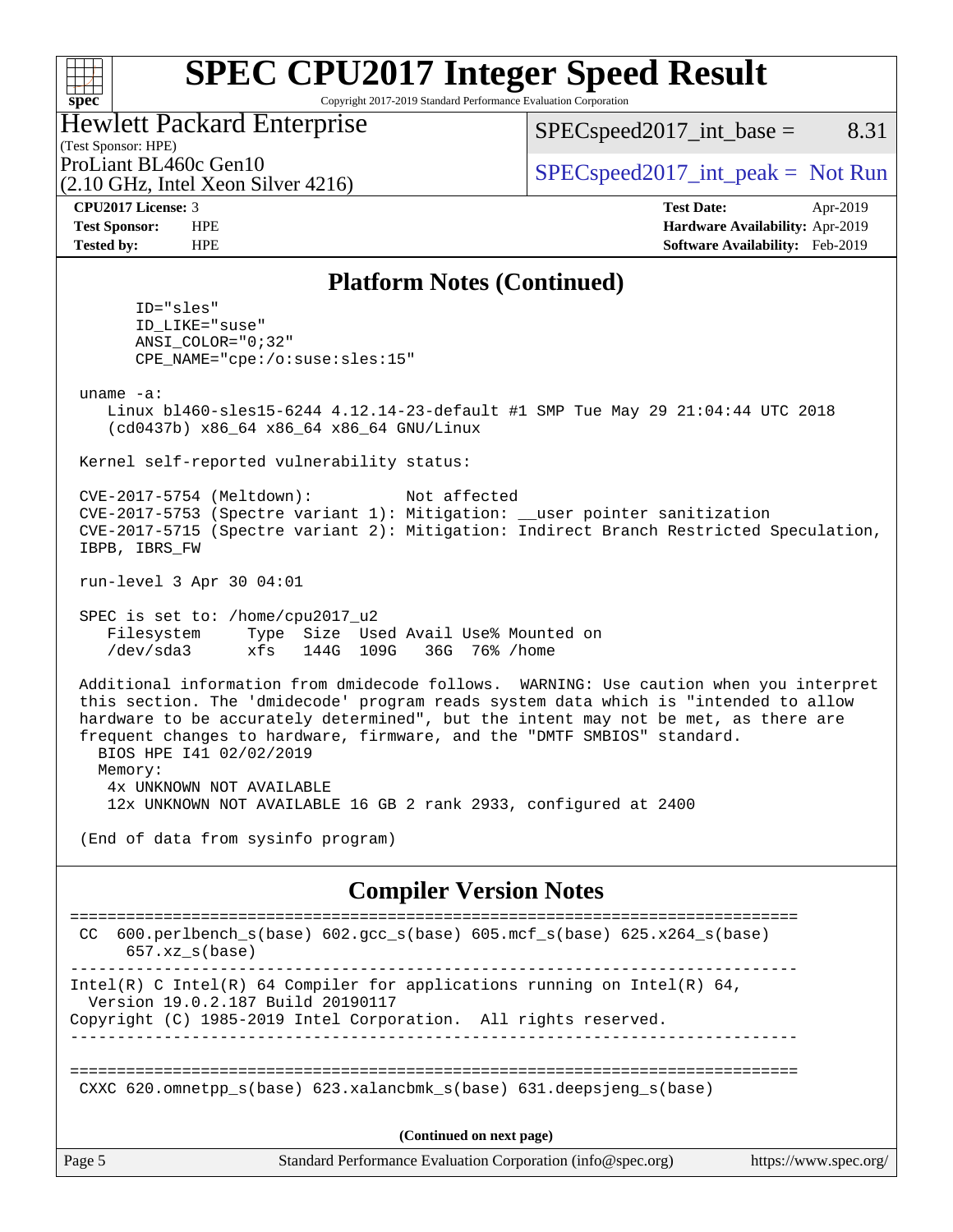#### $\pm\pm\prime$ **[spec](http://www.spec.org/)**

# **[SPEC CPU2017 Integer Speed Result](http://www.spec.org/auto/cpu2017/Docs/result-fields.html#SPECCPU2017IntegerSpeedResult)**

Copyright 2017-2019 Standard Performance Evaluation Corporation

## Hewlett Packard Enterprise

 $SPEC speed2017\_int\_base =$  8.31

(Test Sponsor: HPE)

(2.10 GHz, Intel Xeon Silver 4216)

ProLiant BL460c Gen10  $SPEC speed2017\_int\_peak = Not Run$ 

**[CPU2017 License:](http://www.spec.org/auto/cpu2017/Docs/result-fields.html#CPU2017License)** 3 **[Test Date:](http://www.spec.org/auto/cpu2017/Docs/result-fields.html#TestDate)** Apr-2019 **[Test Sponsor:](http://www.spec.org/auto/cpu2017/Docs/result-fields.html#TestSponsor)** HPE **[Hardware Availability:](http://www.spec.org/auto/cpu2017/Docs/result-fields.html#HardwareAvailability)** Apr-2019 **[Tested by:](http://www.spec.org/auto/cpu2017/Docs/result-fields.html#Testedby)** HPE **[Software Availability:](http://www.spec.org/auto/cpu2017/Docs/result-fields.html#SoftwareAvailability)** Feb-2019

### **[Compiler Version Notes \(Continued\)](http://www.spec.org/auto/cpu2017/Docs/result-fields.html#CompilerVersionNotes)**

641.leela\_s(base)

| Intel(R) $C++$ Intel(R) 64 Compiler for applications running on Intel(R) 64,<br>Version 19.0.2.187 Build 20190117<br>Copyright (C) 1985-2019 Intel Corporation. All rights reserved. |
|--------------------------------------------------------------------------------------------------------------------------------------------------------------------------------------|
|                                                                                                                                                                                      |
|                                                                                                                                                                                      |
| FC 648.exchange2 s(base)                                                                                                                                                             |
| Intel(R) Fortran Intel(R) 64 Compiler for applications running on Intel(R)                                                                                                           |
| 64, Version 19.0.2.187 Build 20190117                                                                                                                                                |
| Copyright (C) 1985-2019 Intel Corporation. All rights reserved.                                                                                                                      |

------------------------------------------------------------------------------

# **[Base Compiler Invocation](http://www.spec.org/auto/cpu2017/Docs/result-fields.html#BaseCompilerInvocation)**

[C benchmarks](http://www.spec.org/auto/cpu2017/Docs/result-fields.html#Cbenchmarks): [icc -m64 -std=c11](http://www.spec.org/cpu2017/results/res2019q2/cpu2017-20190514-14000.flags.html#user_CCbase_intel_icc_64bit_c11_33ee0cdaae7deeeab2a9725423ba97205ce30f63b9926c2519791662299b76a0318f32ddfffdc46587804de3178b4f9328c46fa7c2b0cd779d7a61945c91cd35)

[C++ benchmarks:](http://www.spec.org/auto/cpu2017/Docs/result-fields.html#CXXbenchmarks) [icpc -m64](http://www.spec.org/cpu2017/results/res2019q2/cpu2017-20190514-14000.flags.html#user_CXXbase_intel_icpc_64bit_4ecb2543ae3f1412ef961e0650ca070fec7b7afdcd6ed48761b84423119d1bf6bdf5cad15b44d48e7256388bc77273b966e5eb805aefd121eb22e9299b2ec9d9)

[Fortran benchmarks](http://www.spec.org/auto/cpu2017/Docs/result-fields.html#Fortranbenchmarks): [ifort -m64](http://www.spec.org/cpu2017/results/res2019q2/cpu2017-20190514-14000.flags.html#user_FCbase_intel_ifort_64bit_24f2bb282fbaeffd6157abe4f878425411749daecae9a33200eee2bee2fe76f3b89351d69a8130dd5949958ce389cf37ff59a95e7a40d588e8d3a57e0c3fd751)

# **[Base Portability Flags](http://www.spec.org/auto/cpu2017/Docs/result-fields.html#BasePortabilityFlags)**

 600.perlbench\_s: [-DSPEC\\_LP64](http://www.spec.org/cpu2017/results/res2019q2/cpu2017-20190514-14000.flags.html#b600.perlbench_s_basePORTABILITY_DSPEC_LP64) [-DSPEC\\_LINUX\\_X64](http://www.spec.org/cpu2017/results/res2019q2/cpu2017-20190514-14000.flags.html#b600.perlbench_s_baseCPORTABILITY_DSPEC_LINUX_X64) 602.gcc\_s: [-DSPEC\\_LP64](http://www.spec.org/cpu2017/results/res2019q2/cpu2017-20190514-14000.flags.html#suite_basePORTABILITY602_gcc_s_DSPEC_LP64) 605.mcf\_s: [-DSPEC\\_LP64](http://www.spec.org/cpu2017/results/res2019q2/cpu2017-20190514-14000.flags.html#suite_basePORTABILITY605_mcf_s_DSPEC_LP64) 620.omnetpp\_s: [-DSPEC\\_LP64](http://www.spec.org/cpu2017/results/res2019q2/cpu2017-20190514-14000.flags.html#suite_basePORTABILITY620_omnetpp_s_DSPEC_LP64) 623.xalancbmk\_s: [-DSPEC\\_LP64](http://www.spec.org/cpu2017/results/res2019q2/cpu2017-20190514-14000.flags.html#suite_basePORTABILITY623_xalancbmk_s_DSPEC_LP64) [-DSPEC\\_LINUX](http://www.spec.org/cpu2017/results/res2019q2/cpu2017-20190514-14000.flags.html#b623.xalancbmk_s_baseCXXPORTABILITY_DSPEC_LINUX) 625.x264\_s: [-DSPEC\\_LP64](http://www.spec.org/cpu2017/results/res2019q2/cpu2017-20190514-14000.flags.html#suite_basePORTABILITY625_x264_s_DSPEC_LP64) 631.deepsjeng\_s: [-DSPEC\\_LP64](http://www.spec.org/cpu2017/results/res2019q2/cpu2017-20190514-14000.flags.html#suite_basePORTABILITY631_deepsjeng_s_DSPEC_LP64) 641.leela\_s: [-DSPEC\\_LP64](http://www.spec.org/cpu2017/results/res2019q2/cpu2017-20190514-14000.flags.html#suite_basePORTABILITY641_leela_s_DSPEC_LP64) 648.exchange2\_s: [-DSPEC\\_LP64](http://www.spec.org/cpu2017/results/res2019q2/cpu2017-20190514-14000.flags.html#suite_basePORTABILITY648_exchange2_s_DSPEC_LP64) 657.xz\_s: [-DSPEC\\_LP64](http://www.spec.org/cpu2017/results/res2019q2/cpu2017-20190514-14000.flags.html#suite_basePORTABILITY657_xz_s_DSPEC_LP64)